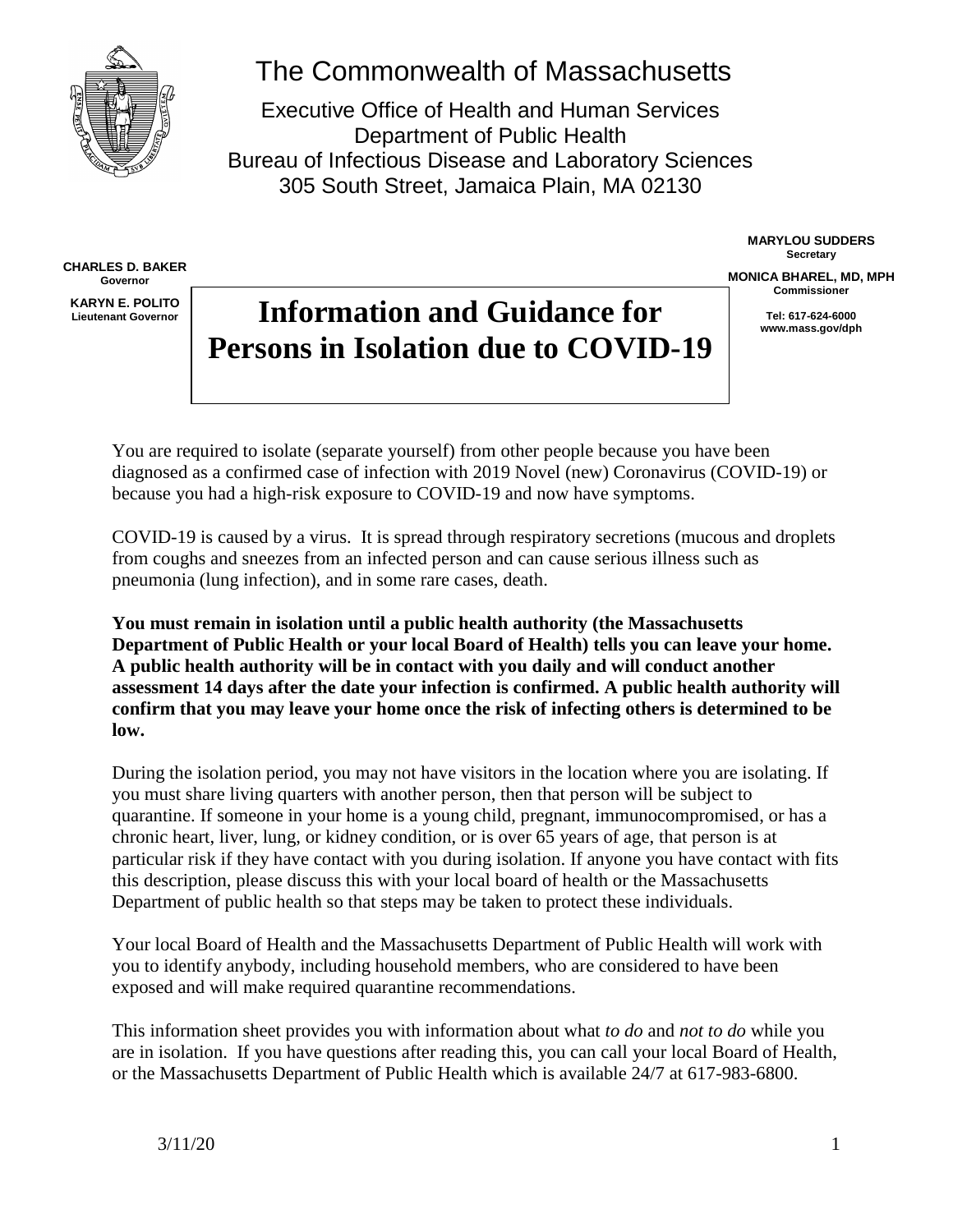#### **While you are in isolation you should follow these instructions:**

- 1. Do not leave your home except for urgent medical care. If you must leave your home for urgent medical care, wear a mask, such as a surgical mask, if available. If not available try to maintain a distance of six feet from others; when this is not possible, limit your time being closer to people to five minutes or less. Call the healthcare provider before you go and tell them that you have COVID-19 infection. For the protection of others, you should use a personal car or call an ambulance to travel to your healthcare provider. **Do not take public transportation, ride shares (e.g. Uber or Lyft), or taxis under any circumstance**.
- 2. Wear a mask, such as a surgical mask, if available if you must be in contact with another person. If not available try to maintain a distance of six feet from others; when this is not possible, limit your time being closer to people to five minutes or less.
- 3. Do not have visitors in your home.
- 4. If possible, other people should not be living in your home while you are in isolation there.
- 5. Do not share a bedroom or bathroom with anyone else.
- 6. Do not share towels or bed sheets/blankets with other people.
- 7. Wash your laundry separately from the laundry of other people.
- 8. Do not share eating or drinking utensils with other people. Wash utensils normally in a dishwasher or by hand with warm water and soap.
- 9. Cover your mouth and nose when coughing or sneezing and throw tissues away in a lined waste container. Then wash your hands.
- 10. Wash your hands often with soap and water for at least 20 seconds. If soap and water are not available use an alcohol-based hand sanitizer that contains at least 60% alcohol.

#### **Anyone you have to come in contact with in your household should:**

- 1. Remain aware of their health and watch themselves for:
	- a. A fever (temperature over 100.3 degrees). They should take their temperature in the morning and at night.
	- b. Other symptoms such as a cough, difficulty breathing, shortness of breath, chills, stiff or sore muscles, headache, or diarrhea.
- 2. Wash hands often with soap and water for at least 20 seconds. If soap and water are not available they should use an alcohol-based hand sanitizer that contains at least 60% alcohol.
- 3. Wear a mask, such as a surgical mask, if available, when they are in close contact with you if you cannot wear a mask. If not available try to maintain a distance of six feet from others; when this is not possible, limit your time being closer to people to five minutes or less. They should be careful to only touch the parts of the mask that go around the ears or behind the head. Do not touch the front of the mask. They should wash their hands immediately with soap and water after taking the mask off.
- 4. Wear disposable gloves if they need to have direct contact with your body fluids (saliva/spit, mucous, urine, feces, vomit) or handle your dirty laundry. Remove the gloves carefully without touching the outside of the gloves, throw the gloves away, and wash their hands with soap and water or an alcohol-based hand rub.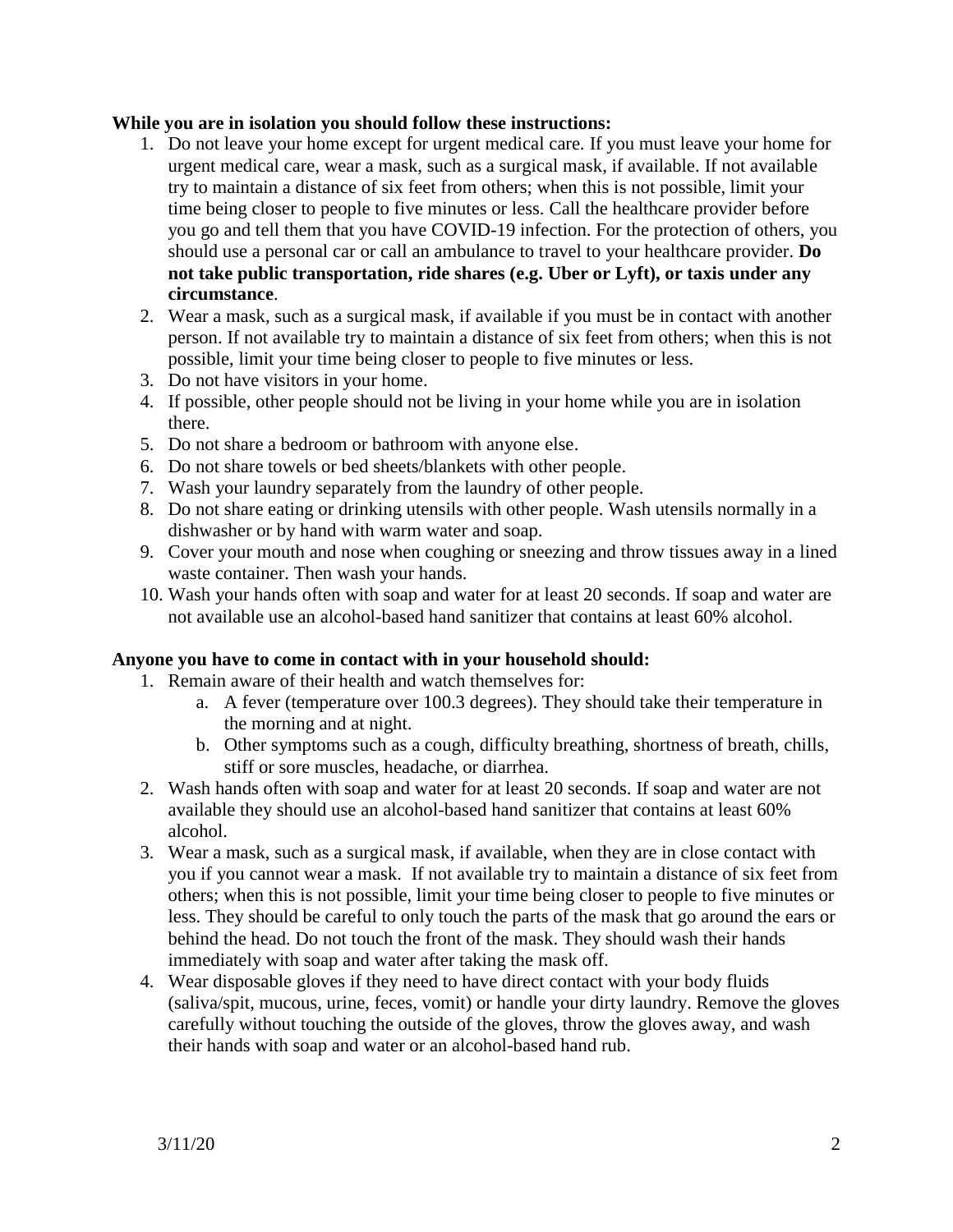### **If anyone in your household develops any of these symptoms, contact the local health department or the Massachusetts Department of Public Health at the phone numbers below.**

If they need to seek medical care, they should call their healthcare provider before they go and tell them they may have been exposed to COVID-19.

## **Other advice to keep your germs from spreading:**

- 1. Your gloves, tissues, masks, and other trash should be put in a bag, tied closed, and put with other household trash.
- 2. Your laundry may be done in a standard washing machine using warm water and detergent. Bleach may be used but is not needed. Do not shake out the dirty laundry and avoid having the dirty laundry touch anyone's skin or clothing.
- 3. Surfaces in the home that you touch or that become dirty with your body fluids (saliva/spit, mucous, urine, feces, vomit) should be cleaned and disinfected with a household disinfectant according to the directions on the label. Wear gloves when cleaning.
- 4. Your bathroom should be cleaned every day using a household disinfectant according to the directions on the label. Wear gloves when cleaning.

### **How long should you follow these instructions?**

You will need to remain isolated for as long as it is possible for you to spread the infection to others. A public health authority (MDPH or your local board of health) will be in contact with you daily and will tell you when you can stop isolating yourself. They will regularly re-assess you and will determine if you need to stay isolated or if the risk of infection to others is low enough that you can stop staying in isolation.

## **Questions?**

Please call your healthcare provider, your local board of health or the Massachusetts Department of Public Health with any questions.

| 1. Your healthcare provider                                |     |
|------------------------------------------------------------|-----|
| Name:                                                      |     |
| Phone number:                                              | OR) |
| 2. Your local board of health (Town/City)                  |     |
| Town or City:                                              |     |
| <b>Contact Person:</b>                                     |     |
| Phone number:                                              |     |
| 3. The Massachusetts Department of Public Health           |     |
| On-call Epidemiologist                                     |     |
| Phone: $(617)$ 983-6800 (7 days per week/24 hours per day) |     |